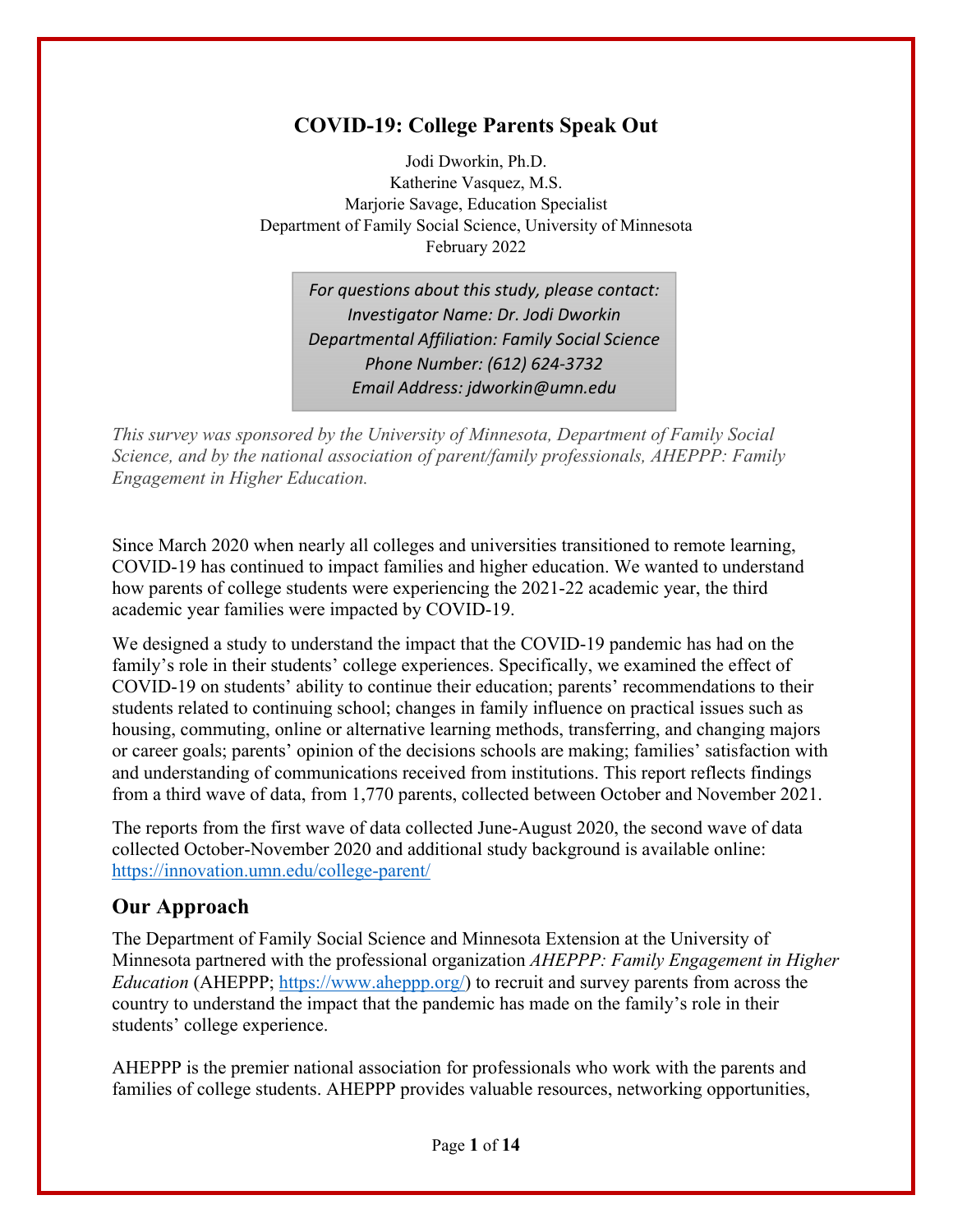and education to support professionals in higher education who promote student success through informed parent and family engagement. AHEPPP has more than 200 partner colleges and universities in the United States and Canada.

AHEPPP shared a recruitment message that schools could customize; individual parent programs shared a custom message with parents of their students, both parents of returning students and parents of incoming freshmen. AHEPPP members also shared the recruitment message with some non-AHEPPP institutions who shared the survey opportunity with their families. Parents who chose to participate could click on a link to complete a 15-minute online survey (via Qualtrics). All participants had the opportunity to choose to be entered into a drawing for a chance to win one of five \$100 electronic gift cards.

What is important for understanding these results is that they truly capture one moment in time parents responded to the survey between October and mid-November 2021. COVID-19 has created a time when higher education is constantly in flux, as new science emerges and institutions pivot, as CDC guidance changes, and unfortunately, as we see COVID-19 and variant outbreaks on campuses as they began to reopen for fall. The context is important, if we had surveyed parents 3 weeks later for example, their responses would likely have been different.

## **Who Participated**

One thousand seven hundred and seventy parents (1,770) representing more than 75 institutions across the country participated in this study; 80.4% of students were at a public institution, and 14.4% were at a private institution (the remaining parents were unsure). Parents represented all 50 states and the District of Columbia; 15 were living outside the US. About half (46.1%) of parents reported their home was 150 miles or less from their student's institution, 21% reported home was 150-300 miles away, and 18% reported home was more than 500 miles away from their institution. In addition, 23% of parents had less than a 4-year degree, 42.6% had earned a Bachelor's degree, and 34.3% had a higher degree. Families are also experiencing quite a bit of stress, 19.3% reported experiencing reduced income, 20% reported they had become ill with COVID-19, 32% reported their partner/spouse or another family member living at home had become ill with COVID-19, and 19.7% experienced the death of a family member.

# **Key Findings**

- Overall, 72.3% of parents believed their student's school had made the right decisions regarding COVID-19 policies.
- Families matter; 67% of parents reported going to their student with questions.
- Students were using physical (17.7%) and mental health (19.3%) telehealth wellness supports.
- Students were also using college/university supports, 55.2% met virtually with an academic advisor, 14.4% received virtual tutoring or support from an instructor or TA, and 13.7% took advantage of grading base changes (switching from a letter grade to a pass/fail option for example).
- Most students (83.8%) did not change their academic plans because of COVID-19.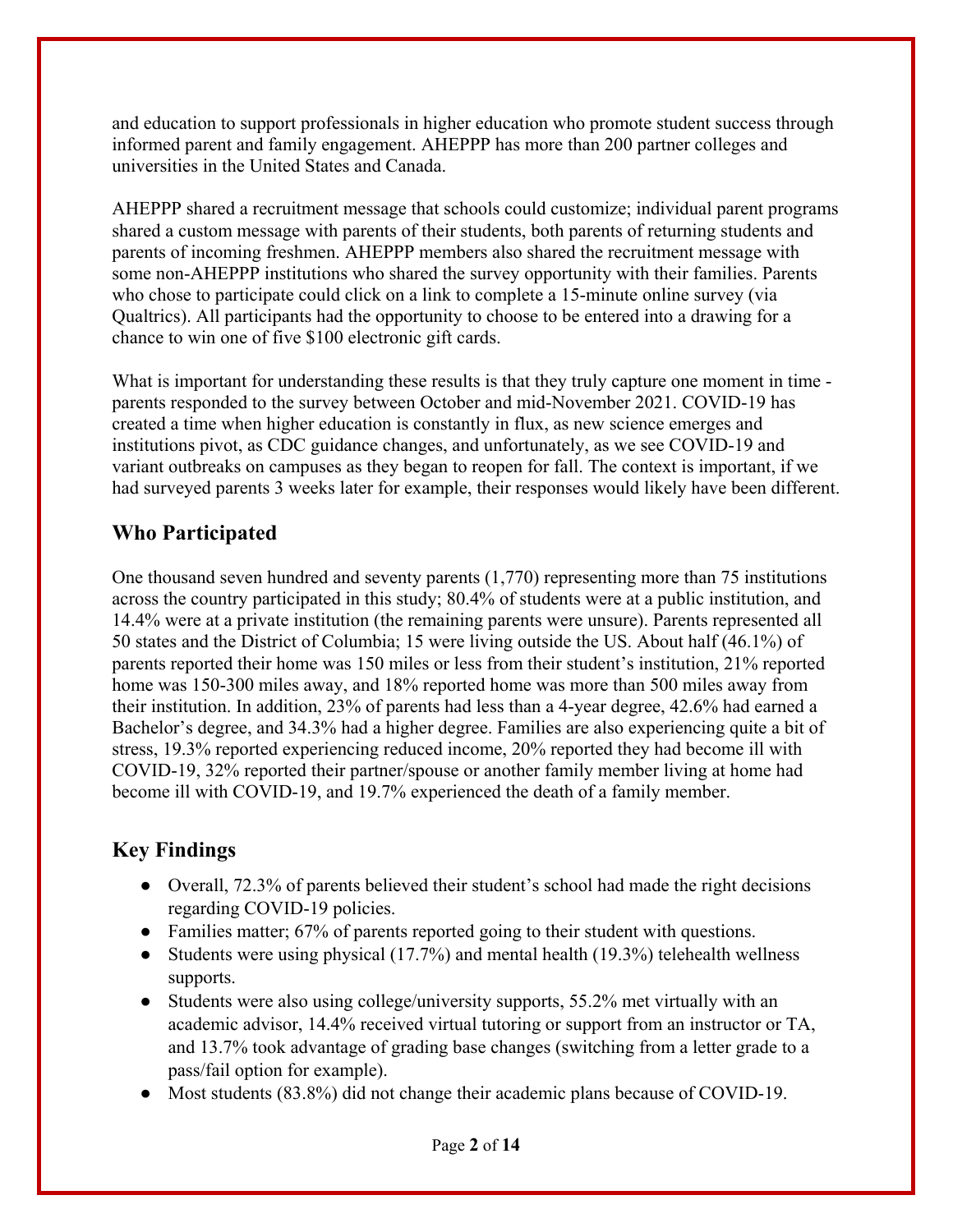- The greatest concerns parents reported for their students were mental health (19.2%), health/safety (16%), and academics (10%).
- Despite these many challenges, parents also reported their students experienced positive growth because of COVID-19; 41.6% became a stronger person, 39.8% learned to deal better with their problems, and 18.7% made some new best friends.

| $\ldots$ have $\zeta$ out to $\zeta$ out because $\ldots$ |           |         |  |
|-----------------------------------------------------------|-----------|---------|--|
|                                                           | Frequency | Percent |  |
| First year                                                | 639       | 36.1%   |  |
| Second year                                               | 465       | 26.1%   |  |
| Third year                                                | 380       | 21.5%   |  |
| Fourth year                                               | 232       | 13.1%   |  |
| Fifth year or higher                                      | 37        | 2.1%    |  |
| Graduate student                                          | 14        | 0.8%    |  |
| Unsure                                                    | 3         | $0.2\%$ |  |
| Total                                                     | 1770      | 100%    |  |

### **Data Summary**

What year is your student?

In other words. . .

|                | Frequency | Percent  |
|----------------|-----------|----------|
| First Year     | 639       | $36.1\%$ |
| Non-First Year | 1131      | 63.9%    |
| Total          | 1770      | $100\%$  |

As a parent/family member, are you receiving information from your student's college/university about campus response to COVID-19, separate from notifications that your student received?

|       | Frequency | Percent |
|-------|-----------|---------|
| No    | 246       | 13.9%   |
| Yes   | 1521      | 86.1%   |
| Total | 1767      | 100%    |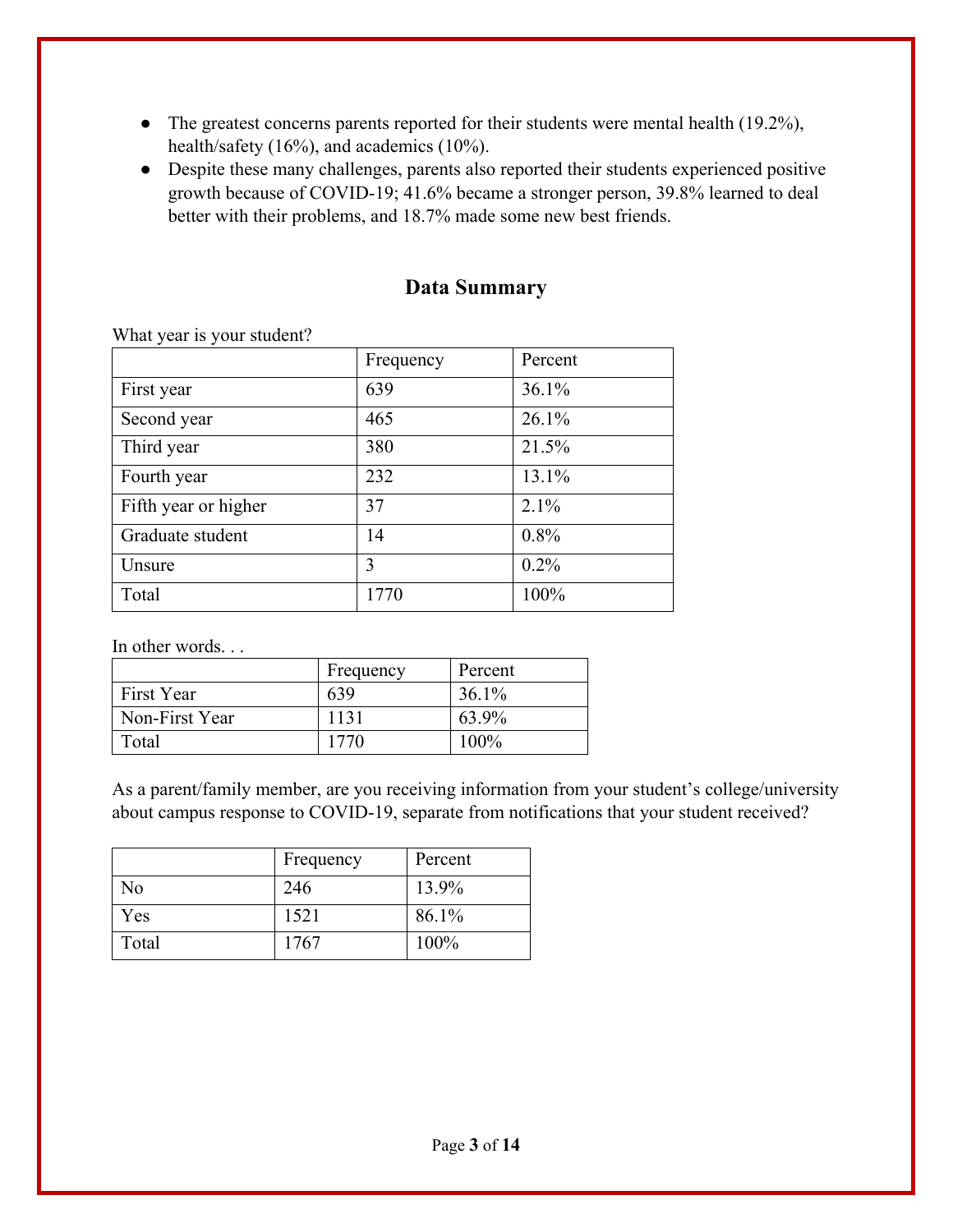As of the first day of classes this semester (Fall 2021), how were your student's classes being offered?

|                                                                                                        | Frequency | Percent |
|--------------------------------------------------------------------------------------------------------|-----------|---------|
| All of their classes are in-person                                                                     | 966       | 54.6%   |
| All of their classes are online                                                                        | 11        | $0.6\%$ |
| All of their classes are being taught using a hybrid model,<br>combining online and in-person learning | 93        | 5.3%    |
| It's a mix, some are in-person, some are online, and some are<br>hybrid                                | 651       | 36.8%   |
| 1 am unsure                                                                                            | 27        | 1.5%    |
| Other                                                                                                  | 20        | $1.1\%$ |
| Total                                                                                                  | 1768      | 100%    |

#### School COVID-19 policies

|                                                     | No         | Yes        | Total     |
|-----------------------------------------------------|------------|------------|-----------|
| Is your student's school requiring students to be   | 1058       | 709        | 1767      |
| vaccinated?                                         | $(59.9\%)$ | $(40.1\%)$ | $(100\%)$ |
| Is your student vaccinated?                         | 316(18%)   | 1444       | 1760      |
|                                                     |            | (82%)      | $(100\%)$ |
| Is your student's school requiring students to wear | 630        | 1138       | 1768      |
| masks?                                              | $(35.6\%)$ | $(64.4\%)$ | $(100\%)$ |
| Regardless of college/university policy, will your  | 538        | 1225       | 1763      |
| student wear a mask when indoors?                   | $(30.5\%)$ | $(69.5\%)$ | $(100\%)$ |

Do you believe your student's school has made the right decisions about COVID-19 policies for Fall 2021?

|       | Frequency | Percent |
|-------|-----------|---------|
| No    | 293       | 16.6%   |
| Yes   | 1280      | 72.3%   |
| Other | 197       | 11.1%   |
| Total | 1770      | 100%    |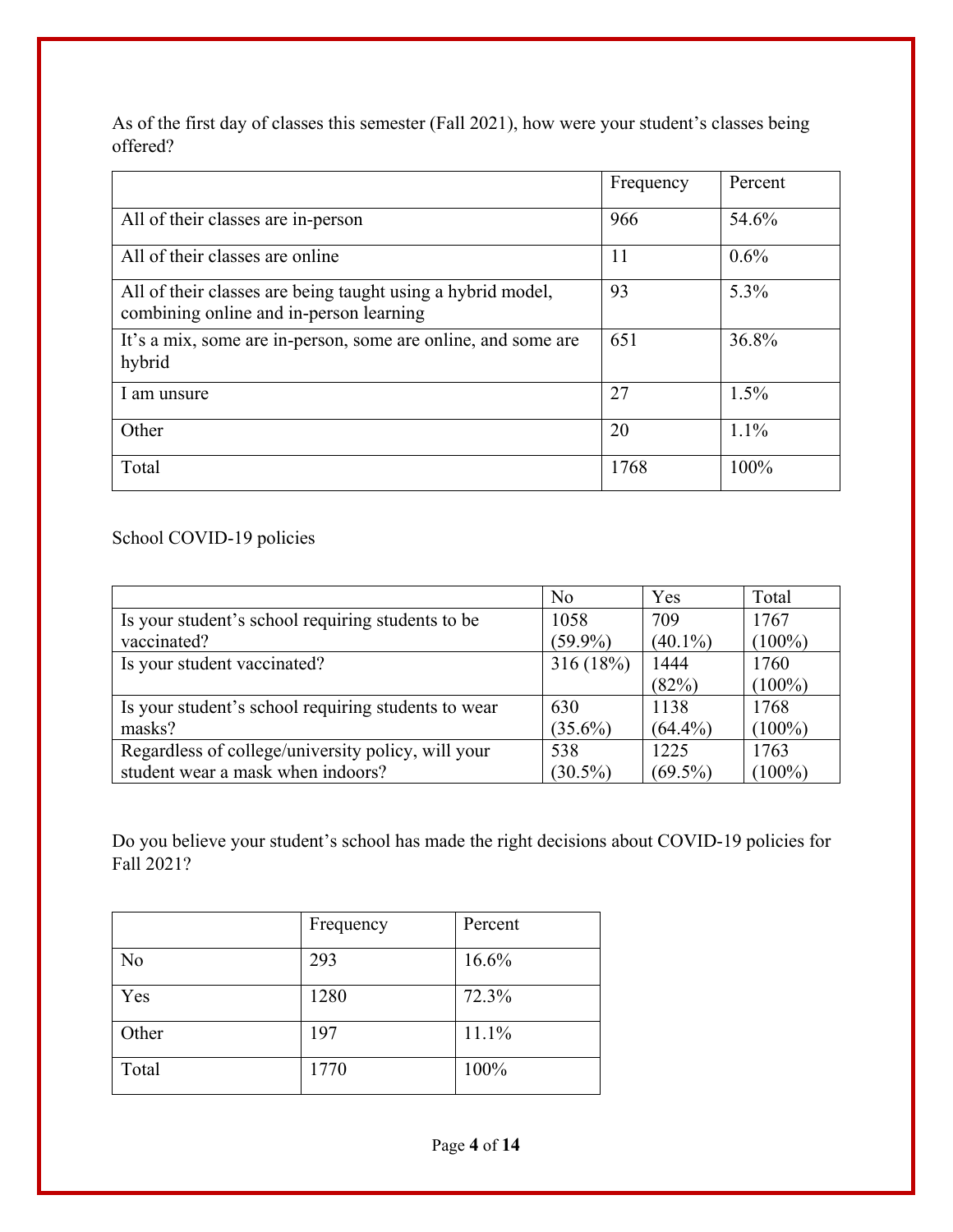If you have questions or concerns about your student's college experience, who are you most likely to contact?

|                                        | Frequency | Percent  |
|----------------------------------------|-----------|----------|
| My student                             | 1179      | 66.6%    |
| Parent/Family office                   | 134       | 7.6%     |
| Residence Life office                  | 21        | $1.2\%$  |
| College/university main office         | 187       | $10.6\%$ |
| The school's COVID-19 email or hotline | 61        | 3.4%     |
| I don't know who to contact            | 139       | 7.9%     |
| Other                                  | 49        | 2.8%     |
| Total                                  | 1770      | 100%     |

Is your student's school planning a Family Weekend during Fall semester?

|                                | Frequency | Percent  |
|--------------------------------|-----------|----------|
| Yes in-person, yes participate | 633       | 35.9%    |
| Yes in-person, no participate  | 902       | 51.2%    |
| Yes virtual, yes participate   | 10        | $0.6\%$  |
| Yes virtual, no participate    | 29        | 1.6%     |
| I don't know                   | 189       | $10.7\%$ |
| Total                          | 1763      | 100%     |

Did your student change academic plans because of COVID-19?

|                                                          | Frequency | Percent |
|----------------------------------------------------------|-----------|---------|
| No change                                                | 1484      | 83.8%   |
| My student decided to attend a different school          | 45        | 2.5%    |
| My student changed from a four-year to a two-year school | 6         | $0.3\%$ |
| My student decided to withdraw                           |           | $0.4\%$ |
| My student is postponing college                         | 8         | $0.5\%$ |
| My student changed housing plans                         | 83        | 4.7%    |
| My student changed majors to be able to graduate sooner  | 11        | 0.6%    |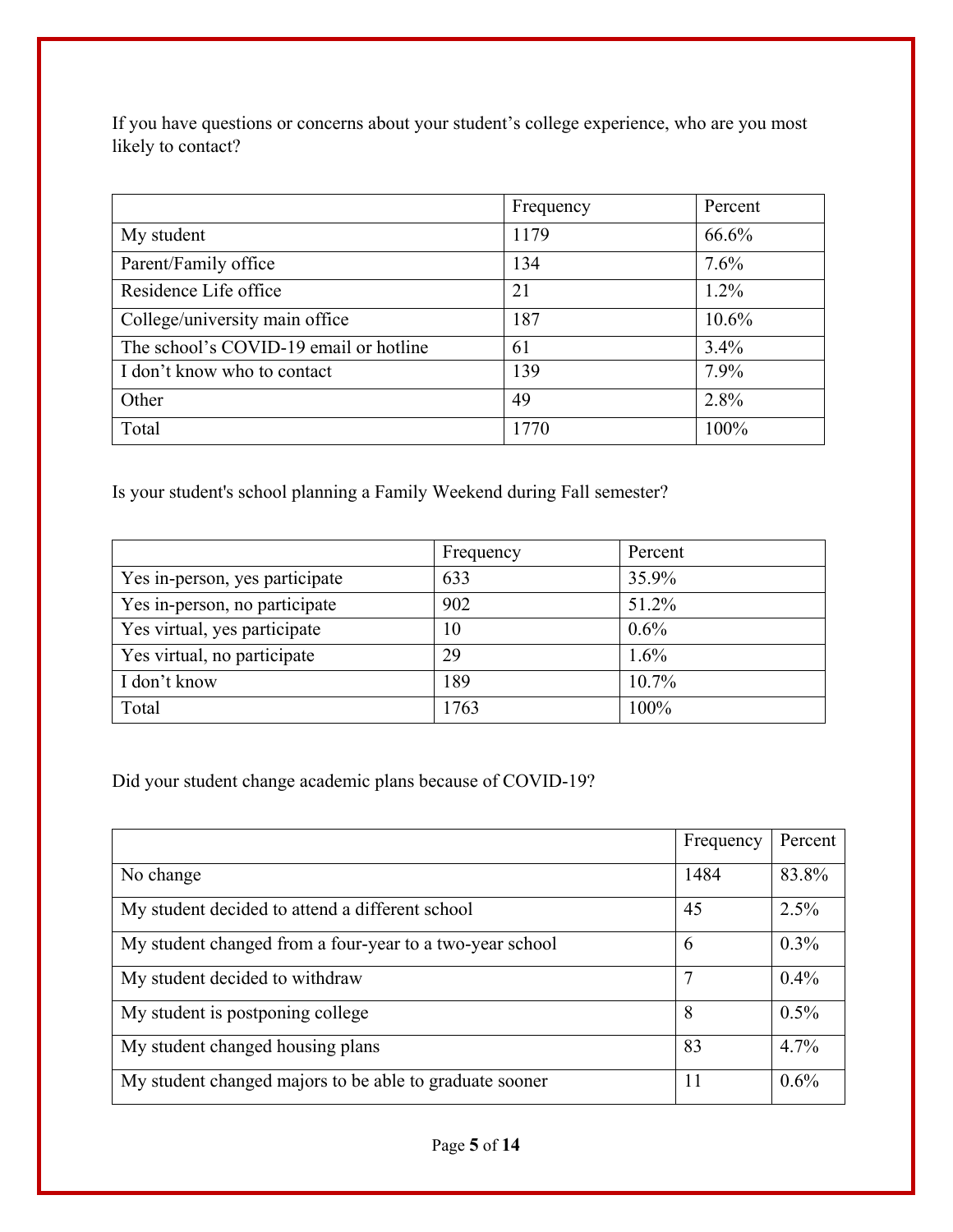| My student changed career goals to work in healthcare because of<br>COVID-19    |     | $0.2\%$ |
|---------------------------------------------------------------------------------|-----|---------|
| My student changed career goals as a result of shifting interests and<br>values | 63  | $3.6\%$ |
| My student changed career goals for increased job security                      | 16  | $0.9\%$ |
| Other                                                                           | 116 | 6.6%    |

As this year begins, what is your greatest concern for your student?

|                                                | Frequency | Percent |
|------------------------------------------------|-----------|---------|
| None                                           | 125       | 7.1%    |
| Finances                                       | 125       | 7.1%    |
| Career planning                                | 67        | 3.8%    |
| Major                                          | 30        | 1.7%    |
| Academics                                      | 177       | 10%     |
| Time to graduation                             | 25        | 1.4%    |
| Finding a job after graduation                 | 152       | 8.6%    |
| Personal relationships                         | 118       | 6.7%    |
| Health/safety                                  | 282       | 16%     |
| Mental health                                  | 339       | 19.2%   |
| Time management                                | 135       | 7.6%    |
| Opportunities for involvement with campus life | 86        | 4.9%    |
| Other                                          | 107       | 6.1%    |
| Total                                          | 1768      | 100%    |

Is your student experiencing any challenges with online learning?

|                                             | Frequency | Percent |
|---------------------------------------------|-----------|---------|
| My student doesn't have any online learning | 284       | 16%     |
| No challenges—it's working fine             | 395       | 22.3%   |
| It's too soon to tell                       | 108       | $6.1\%$ |
| My student prefers in-person learning       | 925       | 52.3%   |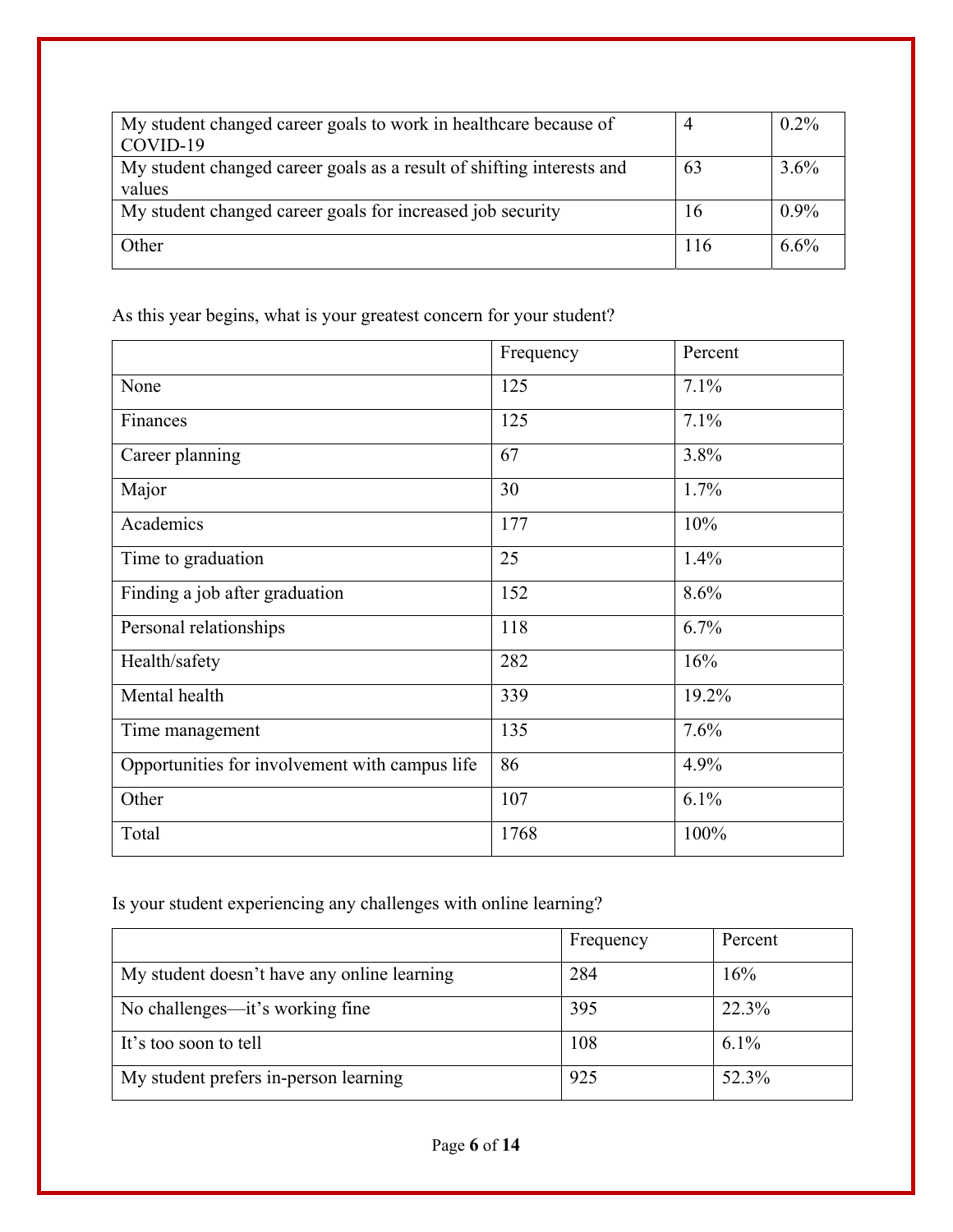| My student has difficulty meeting deadlines                       | 68  | 3.8%  |
|-------------------------------------------------------------------|-----|-------|
| Internet connection is spotty where they live                     | 133 | 7.5%  |
| Classes lack structure                                            | 347 | 19.6% |
| My student is unable to participate in lab/studio time            | 337 | 19%   |
| There are too many distractions when studying outside of<br>class | 345 | 19.5% |
| Other                                                             | 184 | 10.4% |

How do you think this year's COVID-19 experience will affect your student's time to graduation?

|                                                     | Frequency | Percent |
|-----------------------------------------------------|-----------|---------|
| It will take longer than expected                   | 248       | 14%     |
| They will graduate sooner than expected             | 30        | $1.7\%$ |
| My student is still on track to graduate as planned | 1122      | 63.4%   |
| I'm still not sure                                  | 303       | 17.1%   |
| Unknown                                             | 67        | 3.8%    |
| Total                                               | 1770      | 100%    |

Which of the following social, emotional, academic, career or experiential opportunities did your student take advantage of since March 2020? (% yes)

|                                                                                                         | Frequency | Percent |
|---------------------------------------------------------------------------------------------------------|-----------|---------|
| Remote internships or co-ops                                                                            | 107       | 6%      |
| Remote employment                                                                                       | 124       | $7\%$   |
| Virtual mentoring programs                                                                              | 67        | 3.8%    |
| Online career fairs                                                                                     | 125       | $7.1\%$ |
| Virtual meetings with a career coach                                                                    | 83        | 4.7%    |
| Virtual meetings with an academic advisor                                                               | 977       | 55.2%   |
| Grading basis changes (from A-F to S/N or pass/fail)                                                    | 243       | 13.7%   |
| Maximizing coursework, taking more credits than normal                                                  | 111       | $6.3\%$ |
| Applying to graduate or professional school since most standardized<br>testing requirements were waived | 30        | $1.7\%$ |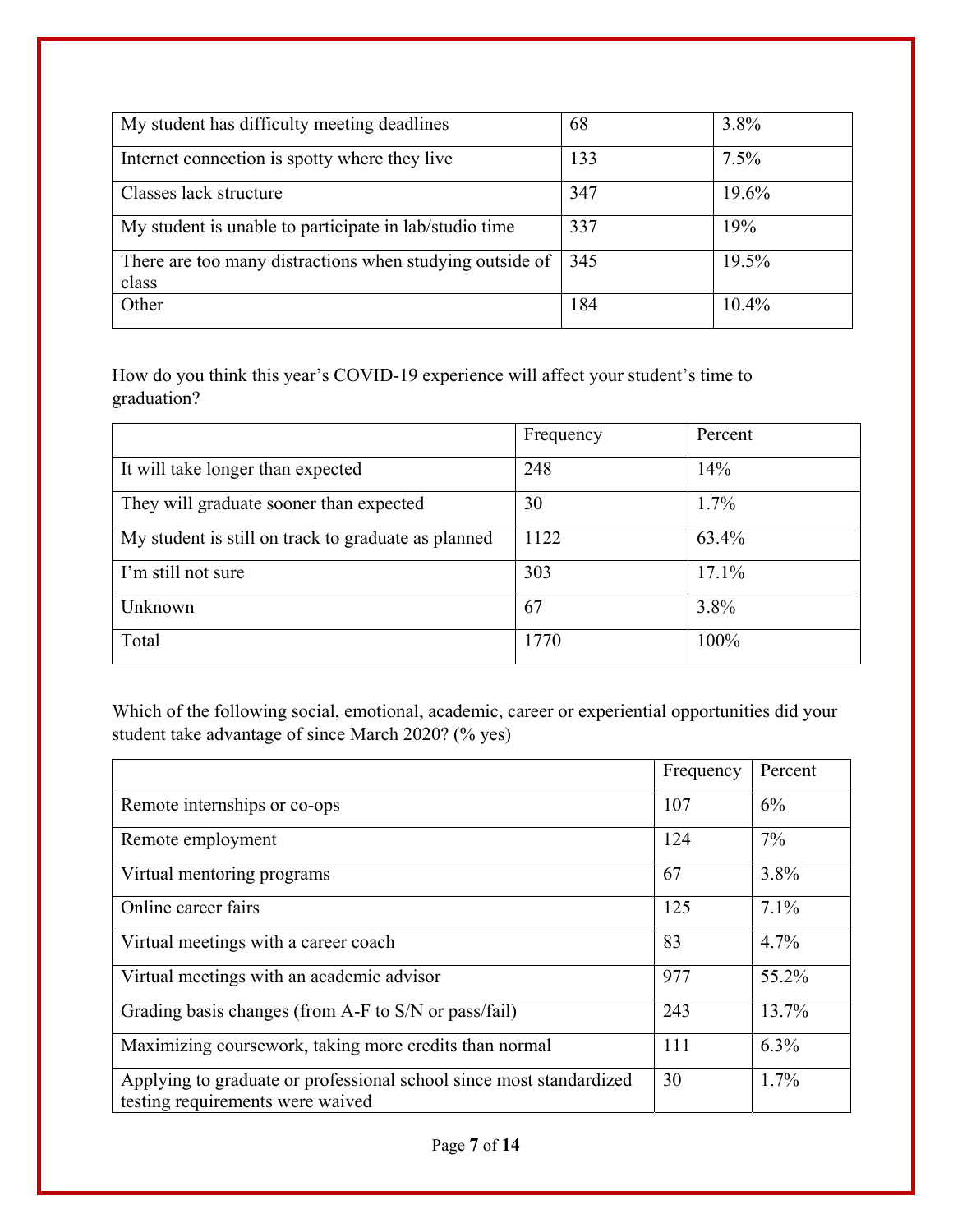| Virtual support or tutoring from an instructor or TA | 255 | 14.4%   |
|------------------------------------------------------|-----|---------|
| Telehealth for mental health                         | 372 | 21%     |
| Telehealth for physical health                       | 346 | 19.5%   |
| None                                                 | 412 | 23.3%   |
| Other                                                | 64  | $3.6\%$ |

Did anyone in your household become ill with COVID-19?

|                                              | Frequency | Percent |
|----------------------------------------------|-----------|---------|
| Myself                                       | 354       | 20%     |
| My student                                   | 429       | 24.2%   |
| My partner/spouse                            | 312       | 17.6%   |
| Another family member living at home         | 254       | 14.4%   |
| No one in my family became ill with COVID-19 | 1034      | 58.4%   |
| Other                                        | 64        | 3.6%    |

In the **last six months**, which of these issues have you experienced?

|                                                                             | Frequency | Percent  |
|-----------------------------------------------------------------------------|-----------|----------|
| Serious illness, injury, or assault                                         | 104       | 5.9%     |
| Death of a close friend                                                     | 197       | 11.1%    |
| Death of a family member                                                    | 348       | 19.7%    |
| Having a close friend, neighbor, or relative<br>deal with a serious problem | 596       | 33.7%    |
| Major weather/environmental events                                          | 249       | 14.1%    |
| Mental health crisis                                                        | 178       | $10.1\%$ |
| Physical health crisis                                                      | 112       | $6.3\%$  |
| Separation or divorce                                                       | 24        | 1.4%     |
| Crime                                                                       | 26        | $1.5\%$  |
| Loss of job                                                                 | 115       | 6.5%     |
| Reduced income                                                              | 341       | 19.3%    |
| None                                                                        | 605       | 34.2%    |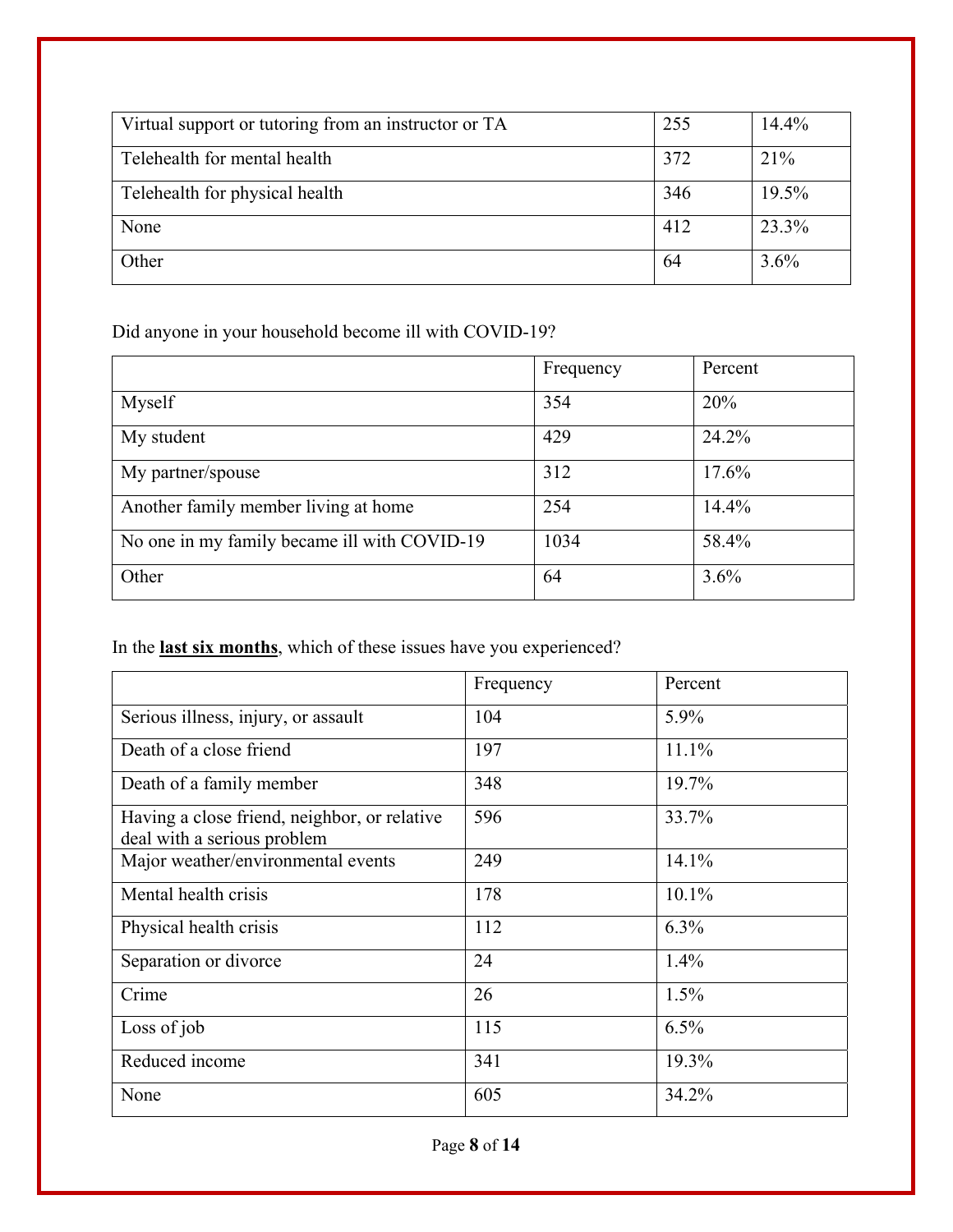How would you rate your … in the past 7 days?

|                             | Rating    | Frequency | Percent |
|-----------------------------|-----------|-----------|---------|
| Overall physical health     | Poor      | 22        | $1.2\%$ |
|                             | Fair      | 109       | 6.2%    |
|                             | Good      | 415       | 23.5%   |
|                             | Very Good | 581       | 32.9%   |
|                             | Excellent | 641       | 36.3%   |
|                             | Total     | 1768      | 100%    |
| Overall sense of well-being | Poor      | 31        | 1.8%    |
|                             | Fair      | 167       | 9.4%    |
|                             | Good      | 480       | 27.1%   |
|                             | Very Good | 548       | 31%     |
|                             | Excellent | 543       | 30.7%   |
|                             | Total     | 1769      | 100%    |
| Personal relationships with | Poor      | 23        | 1.3%    |
| close friends               | Fair      | 125       | 7.1%    |
|                             | Good      | 469       | 26.5%   |
|                             | Very Good | 568       | 32.1%   |
|                             | Excellent | 584       | 33%     |
|                             | Total     | 1769      | 100%    |

How would you rate your student's … in the past 7 days?

|                             | Rating    | Frequency | Percent |
|-----------------------------|-----------|-----------|---------|
| Overall physical health     | Poor      | 36        | $2\%$   |
|                             |           |           |         |
|                             | Fair      | 150       | 8.5%    |
|                             | Good      | 485       | 27.4%   |
|                             | Very Good | 573       | 32.4%   |
|                             | Excellent | 525       | 29.7%   |
|                             | Total     | 1769      | 100%    |
| Overall sense of well-being | Poor      | 50        | 2.8%    |
|                             | Fair      | 214       | 12.1%   |
|                             | Good      | 590       | 33.4%   |
|                             | Very Good | 541       | 30.6%   |
|                             | Excellent | 374       | 21.1%   |
|                             | Total     | 1769      | 100%    |
| Personal relationships with | Poor      | 43        | 2.4%    |
| close friends               | Fair      | 176       | 10%     |
|                             | Good      | 520       | 29.4%   |
|                             | Very Good | 588       | 33.3%   |
|                             | Excellent | 440       | 24.9%   |
|                             | Total     | 1767      | 100%    |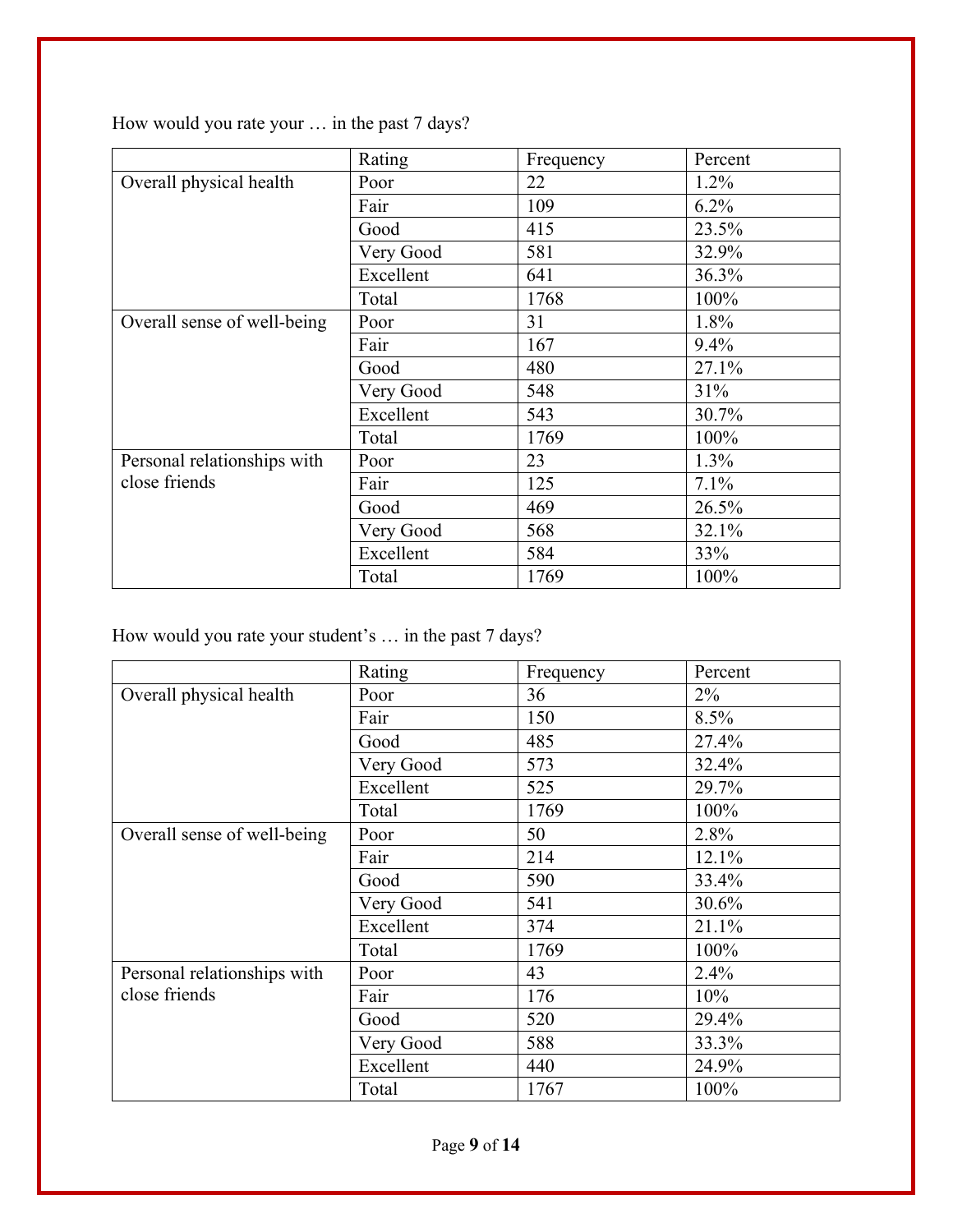In what way has COVID-19 affected…

|                           | Rating                                              | Frequency      | Percent     |
|---------------------------|-----------------------------------------------------|----------------|-------------|
| your student's academic   | In a very positive way                              | 41             | 2.3%        |
| experience                | In a somewhat positive way                          | 133            | 7.5%        |
|                           | In a neither positive or negative way               | 442            | 25%         |
|                           | In a somewhat negative way                          | 853            | 48.2%       |
|                           | In a very negative way                              | 300            | 17%         |
|                           | Total                                               | 1769           | 100%        |
| your student's            | In a very positive way                              | 41             | 2.3%        |
|                           | In a somewhat positive way                          | 63             | 3.6%        |
|                           | $\overline{\ln}$ a neither positive or negative way | 426            | 24.1%       |
|                           | In a somewhat negative way                          | 719            | 40.7%       |
|                           | In a very negative way                              | 519            | 29.4%       |
|                           | Total                                               | 1768           | 100%        |
| your family's financial   | In a very positive way                              | 30             | 1.7%        |
| status                    | In a somewhat positive way                          | 148            | 8.4%        |
|                           | In a neither positive or negative way               | 1108           | 62.7%       |
|                           | In a somewhat negative way                          | 340            | 19.2%       |
|                           | In a very negative way                              | 141            | $8\sqrt{0}$ |
|                           | Total                                               | 1767           | 100%        |
| the way you manage        | In a very positive way                              | 57             | 3.2%        |
| money now                 | In a somewhat positive way                          | 231            | 13.1%       |
|                           | In a neither positive or negative way               | 1319           | 74.6%       |
|                           | In a somewhat negative way                          | 131            | 7.4%        |
|                           | In a very negative way                              | 30             | 1.7%        |
|                           | Total                                               | 1768           | 100%        |
| communication with your   | In a very positive way                              | 212            | 12%         |
| college student           | In a somewhat positive way                          | 420            | 23.7%       |
|                           | In a neither positive or negative way               | 1080           | 61.1%       |
|                           | In a somewhat negative way                          | 51             | 2.9%        |
|                           | In a very negative way                              | $\overline{6}$ | 0.3%        |
|                           | Total                                               | 1769           | 100%        |
| your overall relationship | In a very positive way                              | 84             | 4.7%        |
| with your college student | In a somewhat positive way                          | 115            | $6.5\%$     |
|                           | In a neither positive or negative way               | 750            | 42.4%       |
|                           | In a somewhat negative way                          | 642            | 36.3%       |
|                           | In a very negative way                              | 178            | 10.1%       |
|                           | Total                                               | 1769           | 100%        |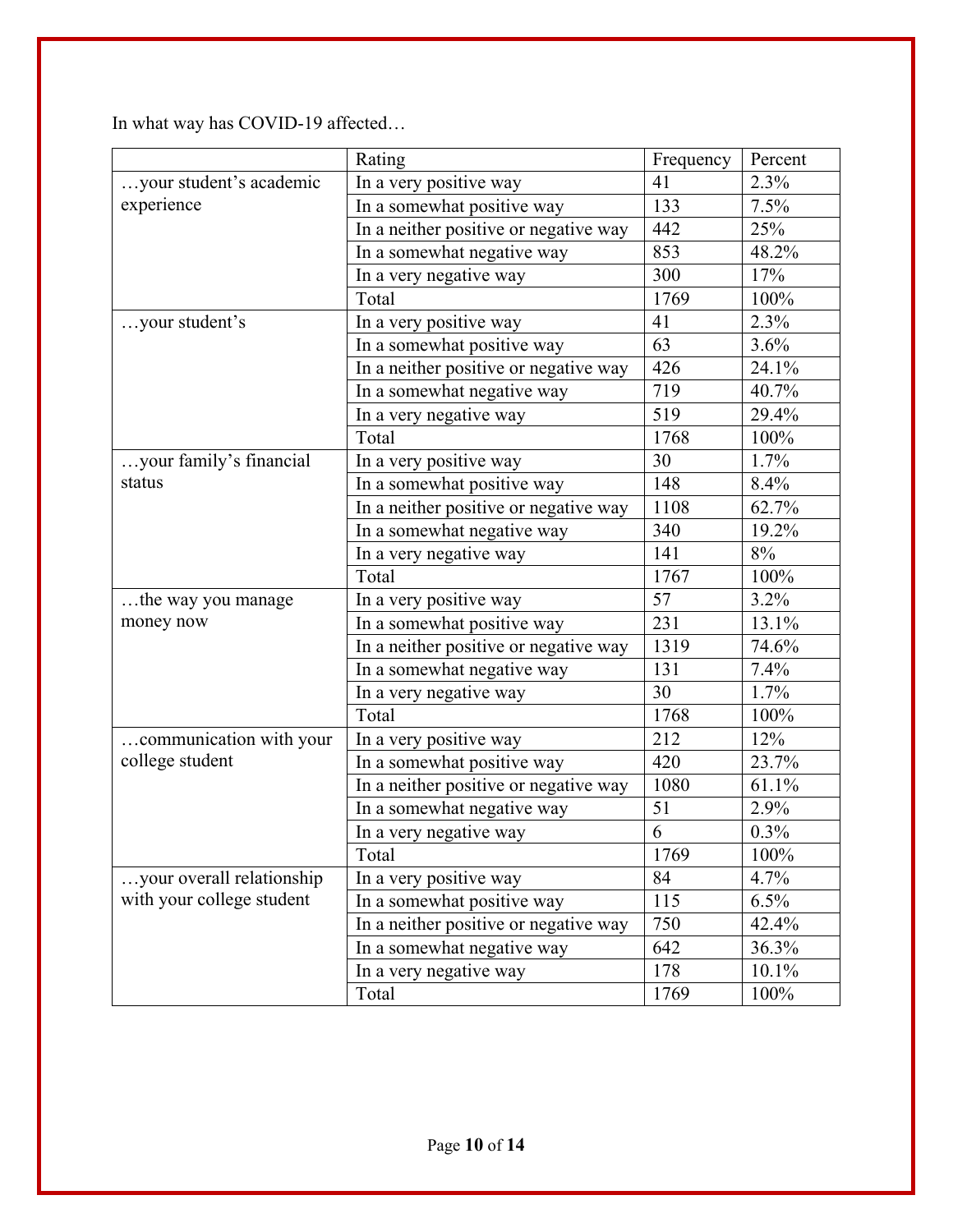|                             | Rating            | Frequency | Percent |
|-----------------------------|-------------------|-----------|---------|
| Has helped my student       | Strongly agree    | 163       | 9.2%    |
| become a stronger person.   | Agree             | 569       | 32.1%   |
|                             | Neither agree or  | 680       | 38.5%   |
|                             | disagree          |           |         |
|                             | Disagree          | 231       | 13.1%   |
|                             | Strongly disagree | 124       | 7%      |
|                             | Total             | 1767      | 100%    |
| Has helped my student learn | Strongly agree    | 132       | 7.5%    |
| who their real friends are. | Agree             | 431       | 24.5%   |
|                             | Neither agree or  | 842       | 47.9%   |
|                             | disagree          |           |         |
|                             | Disagree          | 238       | 13.6%   |
|                             | Strongly disagree | 113       | 6.4%    |
|                             | Total             | 1756      | 100%    |
| Has helped my student know  | Strongly agree    | 353       | 20.1%   |
| how much they are loved.    | Agree             | 499       | 28.4%   |
|                             | Neither agree or  | 686       | 39%     |
|                             | disagree          |           |         |
|                             | Disagree          | 136       | 7.7%    |
|                             | Strongly disagree | 85        | 4.8%    |
|                             | Total             | 1759      | 100%    |
| Has helped my student make  | Strongly agree    | 82        | 4.7%    |
| some new best friends.      | Agree             | 247       | 14%     |
|                             | Neither agree or  | 741       | 42.1%   |
|                             | disagree          |           |         |
|                             | Disagree          | 442       | 25.1%   |
|                             | Strongly disagree | 249       | 14.1%   |
|                             | Total             | 1768      | 100%    |
| Has helped my student learn | Strongly agree    | 111       | 6.3%    |
| to deal better with their   | Agree             | 585       | 33.2%   |
| problems.                   | Neither agree or  | 681       | 38.7%   |
|                             | disagree          |           |         |
|                             | Disagree          | 253       | 14.4%   |
|                             | Strongly disagree | 131       | 7.4%    |
|                             | Total             | 1761      | 100%    |
| Has helped my student be    | Strongly agree    | 90        | 5.1%    |
| more patient.               | Agree             | 573       | 32.6%   |
|                             | Neither agree or  | 685       | 39%     |
|                             | disagree          |           |         |
|                             | Disagree          | 289       | 16.5%   |

We know COVID-19 has been really hard for families. Some families have also talked about learning and growing during COVID-19. Please share more about how COVID-19: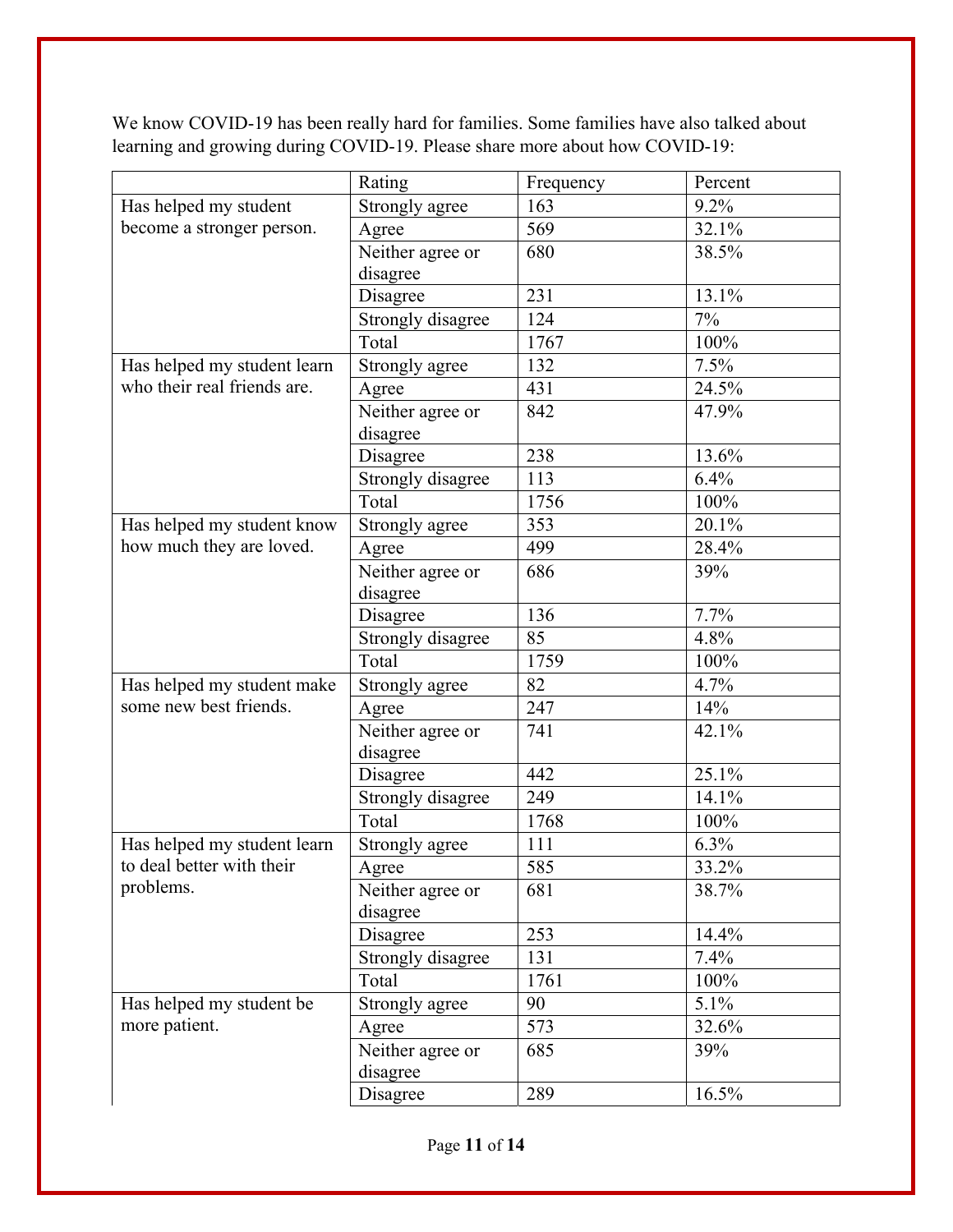|                              | Strongly disagree | 119  | 6.8%  |
|------------------------------|-------------------|------|-------|
|                              | Total             | 1756 | 100%  |
| Has taught my student to be  | Strongly agree    | 122  | 6.9%  |
| more caring of others.       | Agree             | 556  | 31.6% |
|                              | Neither agree or  | 795  | 45.1% |
|                              | disagree          |      |       |
|                              | Disagree          | 188  | 10.7% |
|                              | Strongly disagree | 100  | 5.7%  |
|                              | Total             | 1761 | 100%  |
| Has brought my family        | Strongly agree    | 289  | 16.4% |
| closer together.             | Agree             | 646  | 36.7% |
|                              | Neither agree or  | 568  | 32.3% |
|                              | disagree          |      |       |
|                              | Disagree          | 164  | 9.3%  |
|                              | Strongly disagree | 92   | 5.2%  |
|                              | Total             | 1759 | 100%  |
| Has taught my student what   | Strongly agree    | 235  | 13.3% |
| is really important in life. | Agree             | 706  | 40%   |
|                              | Neither agree or  | 590  | 33.4% |
|                              | disagree          |      |       |
|                              | Disagree          | 149  | 8.4%  |
|                              | Strongly disagree | 84   | 4.8%  |
|                              | Total             | 1764 | 100%  |
| Has taught my student to be  | Strongly agree    | 190  | 10.8% |
| happy and enjoy good things  | Agree             | 647  | 36.7% |
| when they happen.            | Neither agree or  | 657  | 37.3% |
|                              | disagree          |      |       |
|                              | Disagree          | 183  | 10.4% |
|                              | Strongly disagree | 85   | 4.8%  |
|                              | Total             | 1762 | 100%  |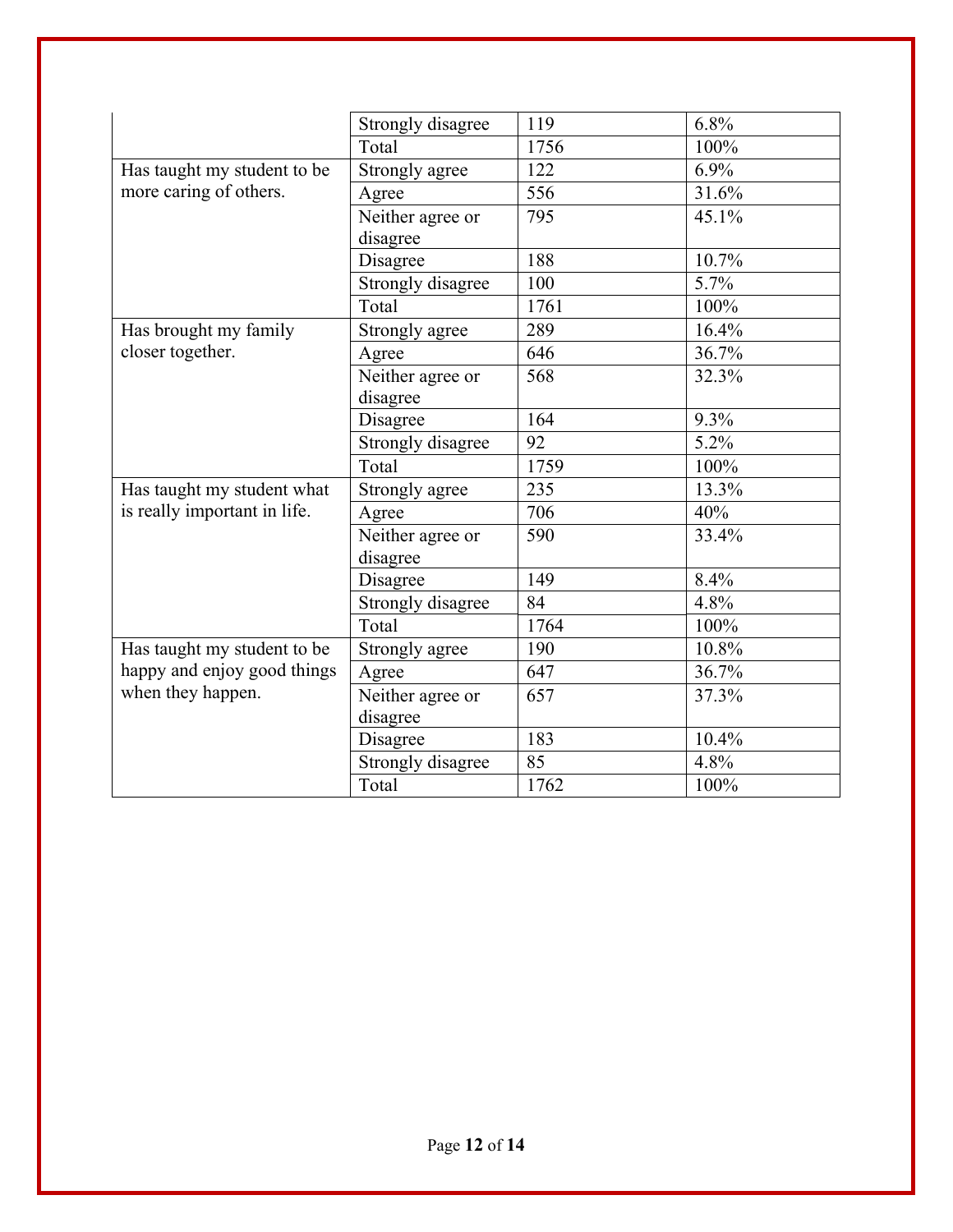Parents also responded to a series of open-ended questions to share more about their experiences and their students' experiences.

| <b>Theme</b>                                           | <b>Summary</b>                                                                                                                                                                                                                                                                                                                                                    | <b>Example Quotes</b>                                                                                                                                                                                                             |
|--------------------------------------------------------|-------------------------------------------------------------------------------------------------------------------------------------------------------------------------------------------------------------------------------------------------------------------------------------------------------------------------------------------------------------------|-----------------------------------------------------------------------------------------------------------------------------------------------------------------------------------------------------------------------------------|
| <b>College's steps</b><br>in handling<br>the situation | The majority of parents (72.3%) approved of the Covid-19 decisions being made by<br>their students' school. This was an increase from a year earlier, but there were areas<br>where families strongly disagreed. Mandates drew the most criticism.                                                                                                                | "As long as there are no mandates<br>on vaccination. I'm ok with the<br>policy."<br>"I believe they are doing the best<br>they can, under a governor who<br>will not allow them to mandate<br>vaccines."                          |
| Where to get<br>answers                                | Two-thirds of parents indicated they would contact their student if they had questions,<br>only 7.6% said they would contact a Parent/Family office. Although social media was<br>not one of the survey options, a number of respondents said they would seek responses<br>from a social media page run by parents or by the school's parent/family professional. | "Honestly, I wouldn't contact the<br>school, that is my student's job.<br>And my student is an adult."<br>"I'd first post a question in the<br>Facebook group if it was not<br>personal."                                         |
| Rethinking<br>choice of<br>college                     | Fewer than 3% of parents said their student decided to attend a different school or<br>changed from a 4-year to a 2-year school.                                                                                                                                                                                                                                  | "At the beginning of COVID she<br>changed schools due to cost and<br>being online."<br>"My student decided to stay<br>closer to home."<br>"Plans to be an athlete were"<br>changed due to Covid, so he<br>changed school choice." |
| <b>Rethinking</b><br>major or<br>career plan           | While most students remained in school, their experience has changed, including<br>career goals and time to graduation; 83.8% of parents said their students did not change<br>their academic plans because of COVID.                                                                                                                                             | "Is attending additional year due<br>to covid impacts."                                                                                                                                                                           |

#### **Summary of Parents' Responses to Open-ended Questions**